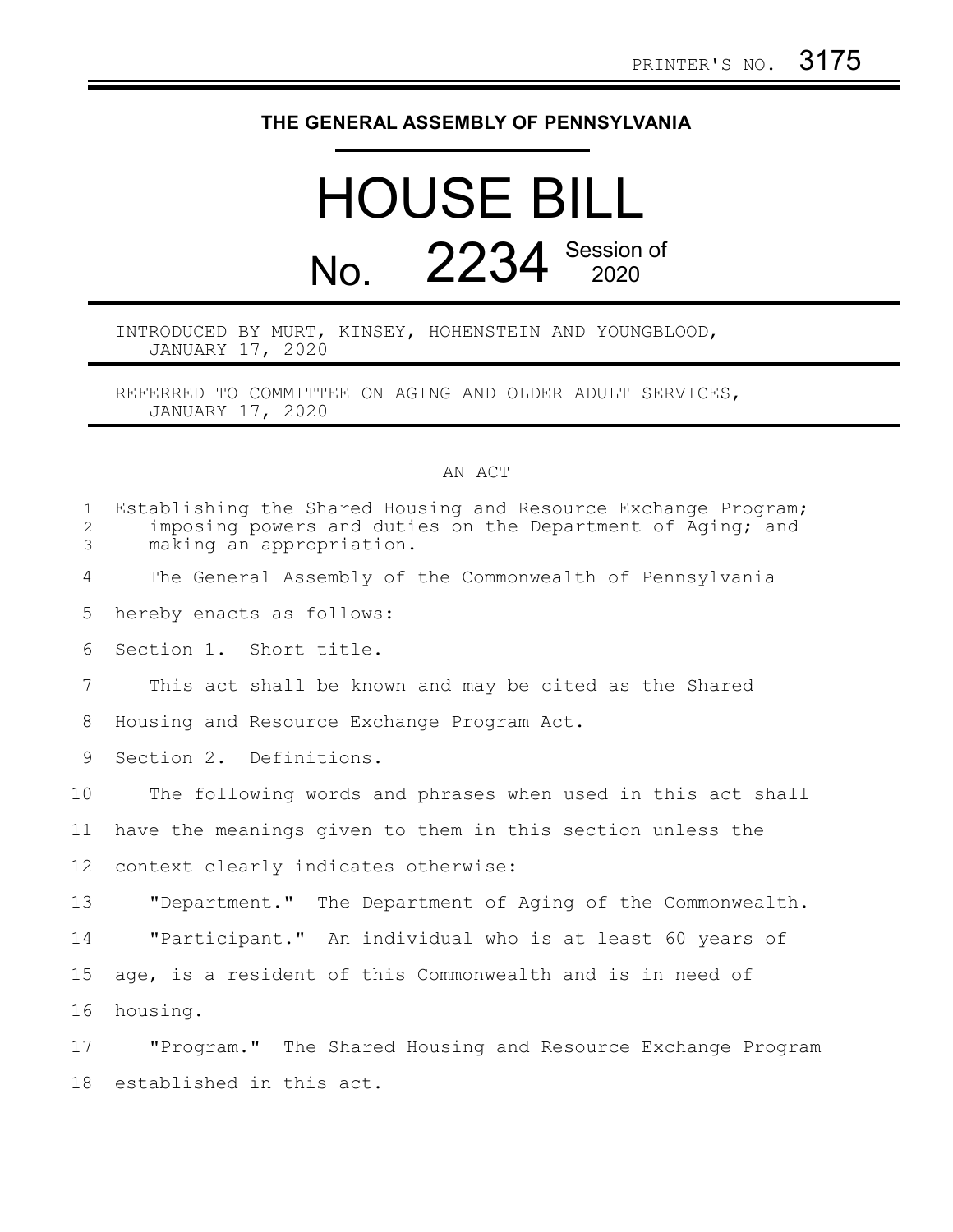"Program host." An individual who offers to provide housing to a participant and has been approved by the department for participation in the program. 1 2 3

Section 3. Establishment of program. 4

The Shared Housing and Resource Exchange Program is established in the Department of Aging. The program shall assist participants with finding alternative housing offered by program hosts based on common interests, geographic preference and lifestyle choices. 5 6 7 8 9

Section 4. Program hosts. 10

(a) Duty of department.--The department shall establish a procedure by which an individual may submit an application to the department for approval as a program host. 11 12 13

(b) Criteria.--In order to be approved as a program host for a participant, the applicant must satisfy the following criteria: 14 15 16

17

(1) Be at least 18 years of age.

(2) Occupy a residence with at least two bedrooms, one of which is to be occupied solely by the participant. 18 19

(3) Not charge the participant more than 30% of the participant's gross monthly income as rent. 20 21

(4) Enter into a home-sharing agreement with the participant. 22 23

(5) Comply with any other condition established by the department for the health, safety and welfare of the participant and the program host. 24 25 26

(c) Revocation of approval.--The department may revoke the approval of an individual to be a program host if the program host breaches the home-sharing agreement with the participant or otherwise fails to comply with the conditions established by the 27 28 29 30

20200HB2234PN3175 - 2 -